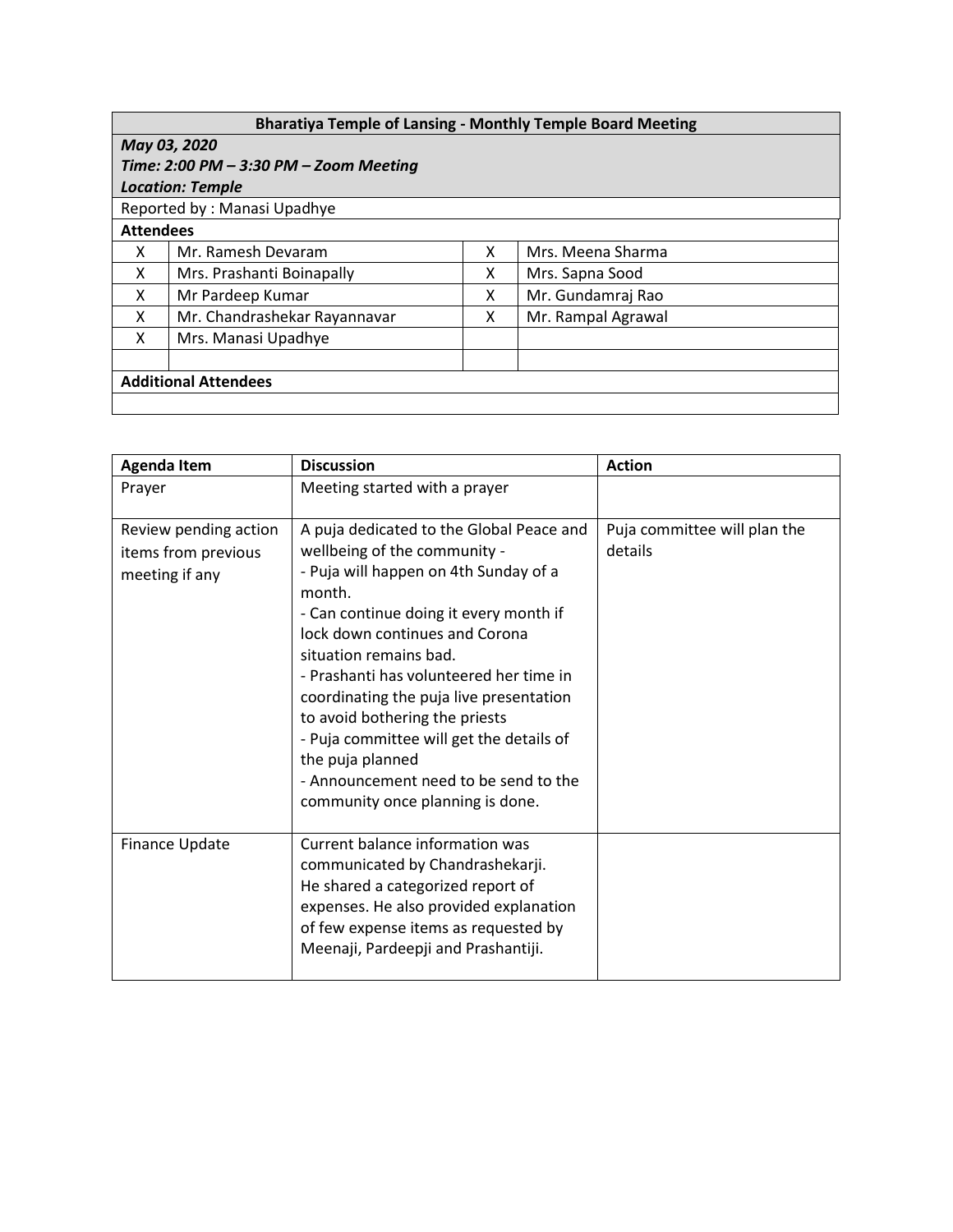| festivals on which bonus is<br>Godhadevi Kalyanam by mistake. It was                     |  |
|------------------------------------------------------------------------------------------|--|
|                                                                                          |  |
| decided that the bonus amount will be<br>given.                                          |  |
| recovered in the next pay check.<br>Priest committee to inform the                       |  |
| priest about the bonus<br>Bonus amount is proportional to the                            |  |
| revenues generated through the event.<br>recovery.                                       |  |
| The wording is already present in the                                                    |  |
| priest contract. Bonus is given only 7                                                   |  |
| times a year for specific events.                                                        |  |
| Infrastructure &<br>Pardeepji had shared the committee                                   |  |
| <b>Operations Committee</b><br>updates. Below item were discussed -                      |  |
| Status of 1141 home facelift<br>update                                                   |  |
| work.                                                                                    |  |
| Logbook to enter name when                                                               |  |
| people visit temple - This is for                                                        |  |
|                                                                                          |  |
| contact tracing during the<br>pandemic.                                                  |  |
|                                                                                          |  |
| <b>Priest Committee</b><br>Sapnaji had shared the committee                              |  |
| updates with the board. Board members<br>updates                                         |  |
| were fine with the updates.                                                              |  |
| The Board decided not to give any                                                        |  |
| internal puja commission to the Priests                                                  |  |
| starting 4th May onwards till we are                                                     |  |
| functional at the temple again.                                                          |  |
| <b>Religious Events</b><br>Meenaji had shared the committee                              |  |
| updates with the board. Board members<br><b>Committee Updates</b>                        |  |
| were fine with the updates.                                                              |  |
| Community Outreach<br>Prashantiji communicated that she can                              |  |
| <b>Committee Updates</b><br>volunteer her time for one Puja a month                      |  |
| to live-cast the puja.                                                                   |  |
| A peace puja will be planned by the                                                      |  |
| Religious Events committee during the                                                    |  |
| month of May for which Prashantiji will                                                  |  |
| coordinate the live telecast.                                                            |  |
| Youth Committee<br>Raj ji communicated that nothing much                                 |  |
| is happening within the youth committee<br>Update                                        |  |
| due to the pandemic. Youth committee                                                     |  |
| will actively participate during the walk                                                |  |
| event if it happens this year.                                                           |  |
| Filing for funds<br>Updates were provided by Ramplaji and<br>In the event of Grant being |  |
| Meenaji.<br>approved, Rampalji and Rajji                                                 |  |
| Amount applied for - \$18250.<br>will maintain all the necessary                         |  |
| records as proof of utilization of                                                       |  |
| the grant money.                                                                         |  |
| Extending membership<br>Board decided not to extend the                                  |  |
| deadline from June to<br>deadline.                                                       |  |